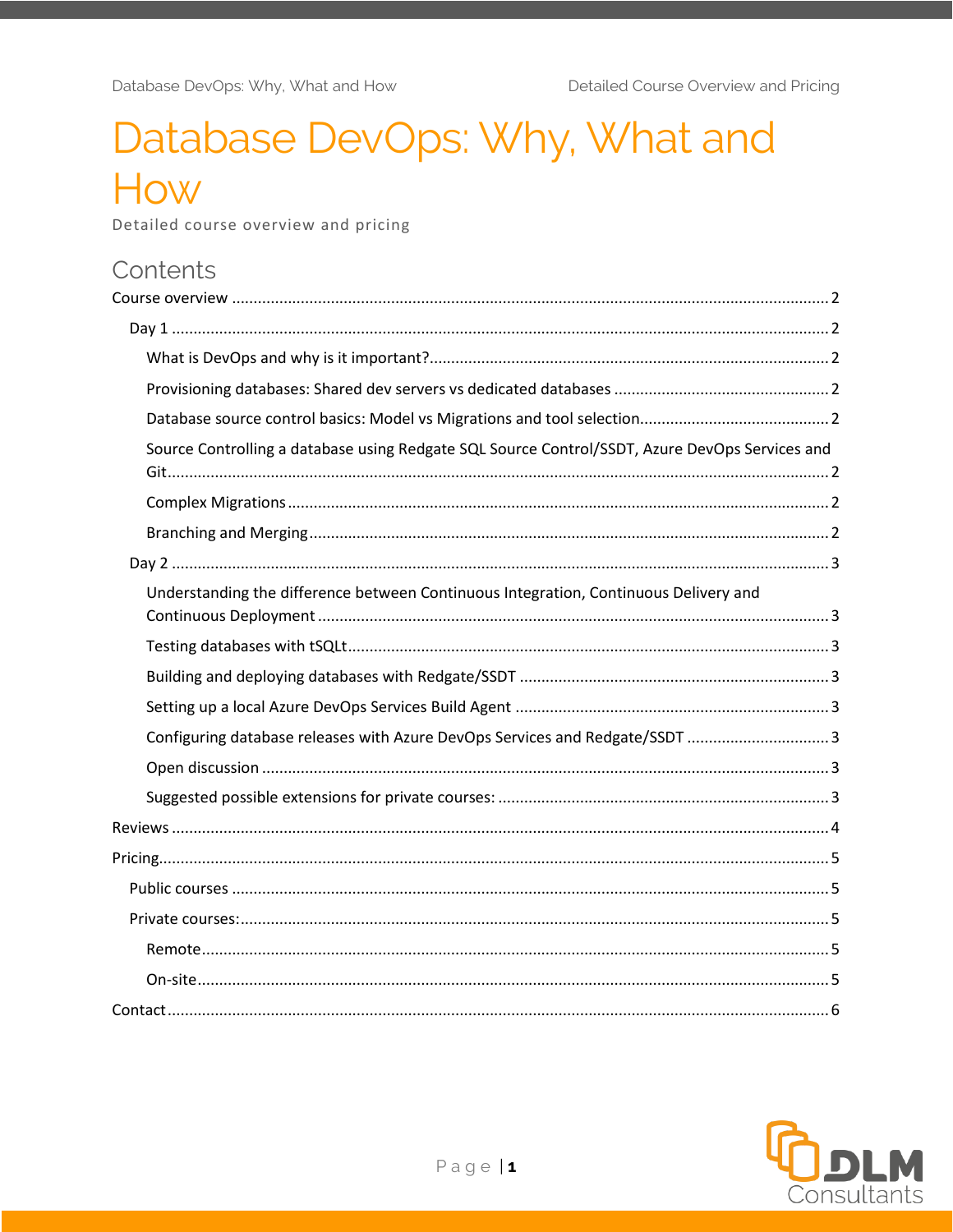## <span id="page-1-0"></span>Course overview

Over the course of two days, Microsoft MVP and Database DevOps expert, Alex Yates, will coach your team on DevOps principles, effective database development and deployment processes and instruct each team member to build their own end-to-end deployment pipeline using a VM we host and their own (free) Azure DevOps Services accounts with either Redgate or SSDT.

The goal is to give your team a shared understanding and vision for how to effectively deliver database updates regularly and reliably, backed up with the required skills based on real experience. This is a class for both developers and DBAs with a special focus on collaboration between folks with different roles and personal objectives.

## <span id="page-1-1"></span>Day 1

#### <span id="page-1-2"></span>What is DevOps and why is it important?

Before learning how to build a pipeline, it's important to understand the reasons why the exercise is important, how it relates to boarder DevOps goals and, ultimately, how it helps your organisation to succeed.

#### <span id="page-1-3"></span>Provisioning databases: Shared dev servers vs dedicated databases

We'll examine the pros, cons and challenges associated with these different ways of working and discuss solutions to those problems.

#### <span id="page-1-4"></span>Database source control basics: Model vs Migrations and tool selection

Before jumping into one solution for database source control for our proof of concept, we'll examine the two fundamental approaches to database source control to ensure we understand the pros and cons of each, as well as the main tooling options that are available. This exercise is designed to ensure that we understand the trade-offs and the benefits and issues associated with each choice. This validates that our strategy and tooling choices are appropriate.

## <span id="page-1-5"></span>Source Controlling a database using Redgate SQL Source Control/SSDT, Azure DevOps Services and Git

Attendees will log onto their VMs and add a development database to source control in a Git repo hosted in Azure DevOps Services. Then they will perform some of the fundamental source control operations such as committing changes to source control, undoing changes, managing static data and dealing with conflicts.

#### <span id="page-1-6"></span>Complex Migrations

One of the challenges of the model driven source control approach is managing complex migrations. We'll look at the various features available to us for handling these scenarios and their pros and cons. Attendees will work through a lab to implement a solution.

#### <span id="page-1-7"></span>Branching and Merging

In the public course we will discuss the principle of branching and merging and work through a basic branching and merging lab. In a private class, if your team follows a specific branching strategy, we can tailor this section to match your branching strategy.

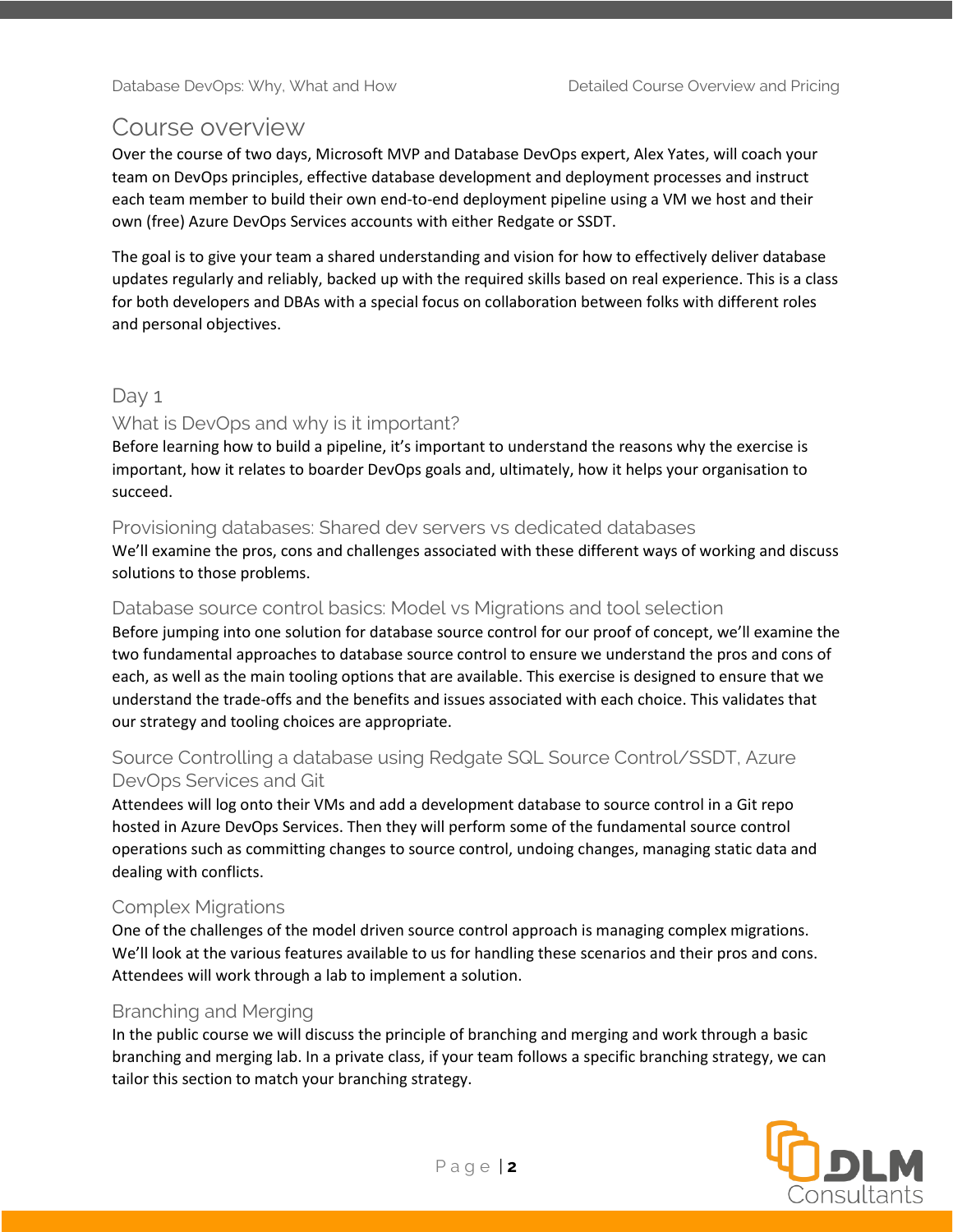## <span id="page-2-0"></span>Day 2

## <span id="page-2-1"></span>Understanding the difference between Continuous Integration, Continuous Delivery and Continuous Deployment

We'll start the day by unpicking the jargon to make sure everyone on the call has a clear and shared understanding of what these phrases mean in practice. We'll also ensure that your team has a shared vision for your objectives.

#### <span id="page-2-2"></span>Testing databases with tSQLt

Database release automation should go hand in hand with database test automation, otherwise you are simply deploying bugs to production more quickly than before. Unfortunately, automated database unit testing is often overlooked.

We'll take an hour or so to ensure all attendees understand the importance of automated testing and are able to install tSQLt and write a basic unit test. If you are interested in learning more about tSQLt and unit testing, consider extending your 2-day class to a 3-day class including a full day of testing with significantly more detail and hands-on testing experience.

#### <span id="page-2-3"></span>Building and deploying databases with Redgate/SSDT

This section is a practical section where the details will vary depending on whether you are taking the Redgate or SSDT version of this class.

#### <span id="page-2-4"></span>Setting up a local Azure DevOps Services Build Agent

Including more detailed information on the architecture of Azure DevOps services. What you need to install, where you need to install it, how to configure it.

<span id="page-2-5"></span>Configuring database releases with Azure DevOps Services and Redgate/SSDT This section is a practical section where the details will vary depending on whether you are taking the Redgate or SSDT version of this class.

#### <span id="page-2-6"></span>Open discussion

We will leave the last 30 to 60 minutes of the agenda clear. This will either give us a buffer in case the class is running over or it will give us an opportunity to discuss bigger questions that have been raised over the course of the two day class.

#### <span id="page-2-7"></span>Suggested possible extensions for private courses:

- Full day on testing with tSQLt
- Run the class using alternative tooling (e.g. GitHub, Octopus Deploy, TeamCity, Jenkins etc)
- Base the exercises on a particular release/branching process or technical challenge etc

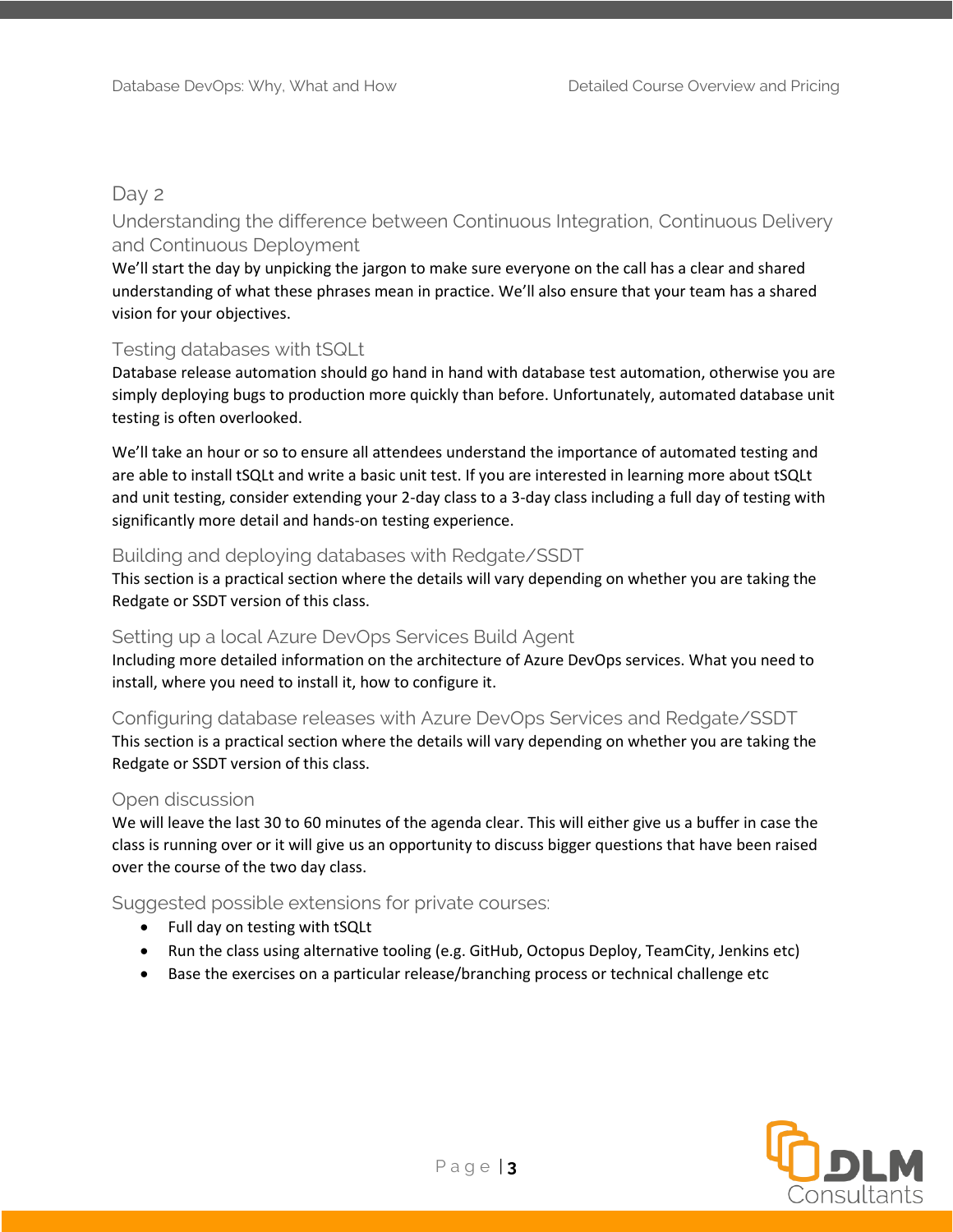## <span id="page-3-0"></span>Reviews

The Redgate and SSDT versions of this class have been reviewed eleven times on **brentozar.com**, and received eleven five-star reviews, including the following:



#### \*\*\*\*\*

*"Alex's know-how was more than evident and his passionate and humorous delivery made for two very useful, interesting and fun days. The combination with excellent practical assignments truly made me feel ready to start implementing the DevOps culture and practices within my job."* **Nick de Korte,** MSBI Consultant at Hot ITem



#### \*\*\*\*\*

*"Alex's knowledge and experience is exemplary. His workshop delivery is both enjoyable and educational; an engaging mix of presentation and hands on participation, as you work through the steps on a VM under his patient tutorage. I met all my objectives and more, confidently reprising the exercises on my native systems over subsequent days. I have no hesitation in recommending this class."* **Rae Ellingham,** Senior Developer at Car Care Plan



#### \*\*\*\*\*

*"Got all I wanted from this training and so much more. Alex is an excellent teacher and explained all the processes very clearly. If you want to know about Database DevOps, Alex is the man to listen to."* **Nick Withey,** Founder/Owner at Zapcon



#### \*\*\*\*\*

*"Alex was a great trainer for this very involved, 2-day dive into DevOps. The exercises allowed us to get familiar with all the aspects of source control, CI and CD. Discussions were lively in the Slack channel and I learned quite a bit about building out a source control/delivery process for my db group."* **Craig Iannazzi,** Developer at FrontEdge



#### \*\*\*\*\*

*"Great course! Alex takes you along the various aspects of the new approach to Database development. Covering the why to the how, this course enables you to build a solution including the cultural change you (and your organisation) has to go through. I would highly recommend this course to both DBA's and developers."* **Koen Ubbink,** Data Engineer at Hot ITem



#### \*\*\*\*\*

*"As a self-employed BI professional in small projects, I tend to figure it out all by myself. I used this course to assert my own build, integrate and deploy solution. Alex Yates is a great teacher and he inspired me to adapt to best practices."* **Frans van der Geer,** Self-employed Microsoft Data Platform Consultant

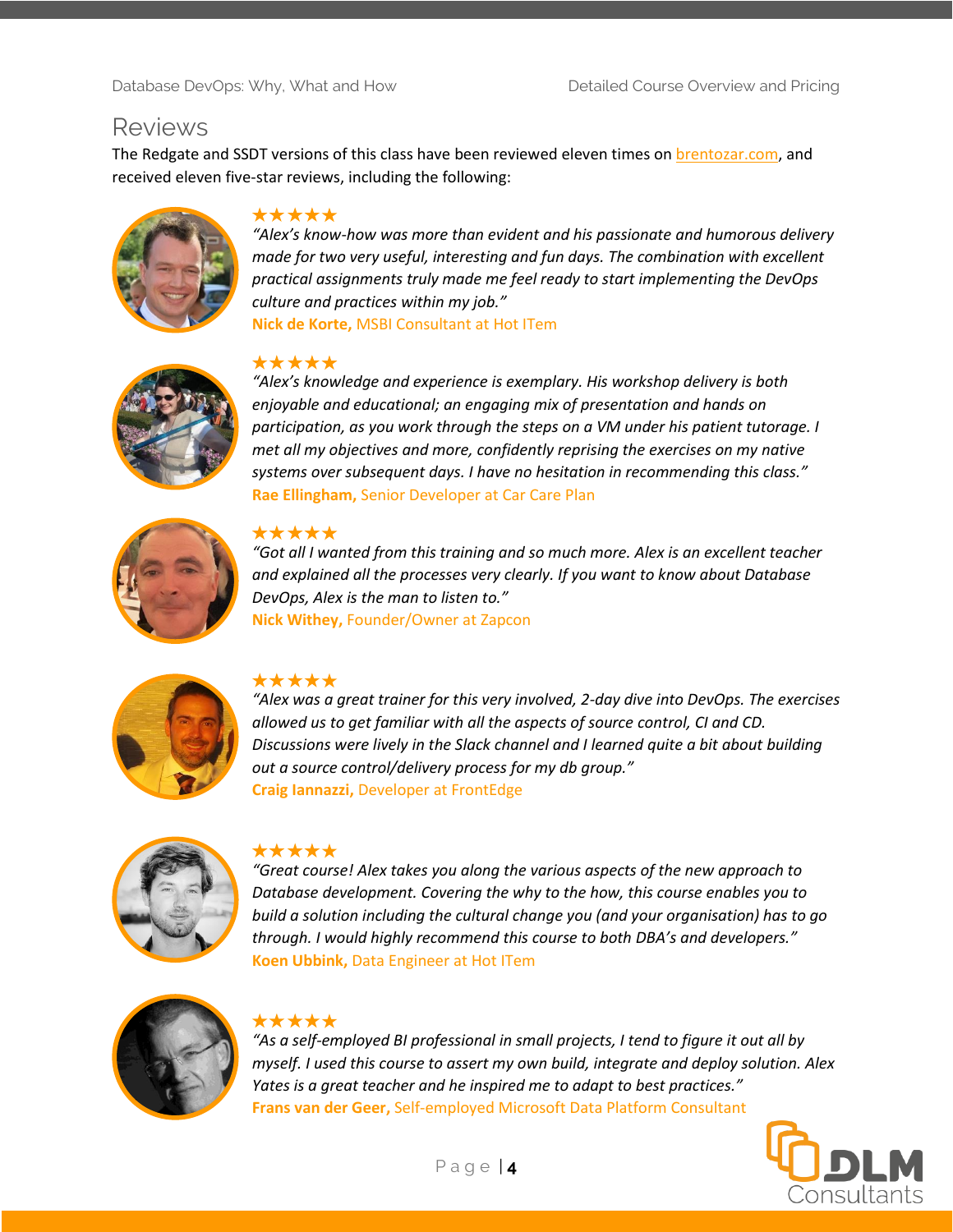# <span id="page-4-0"></span>Pricing

#### <span id="page-4-1"></span>Public courses

We run public classes over GoToMeeting. These classes can be accessed from your home or office and may provide an opportunity to network with professionals from other companies who are tackling similar problems.

For individuals this may be the most cost-effective way to access this training classes. You can see our current public schedule and pricing on our website:

[www.dlmconsultants.com/dlm-workshops](http://www.dlmconsultants.com/dlm-workshops)

#### <span id="page-4-3"></span><span id="page-4-2"></span>Private courses:

#### Remote

Your team can gather in a meeting room with a projector and loudspeaker or from their own machines. If connecting from their own machines, we recommend ensuring each has at least two monitors – one for the webcast and one for the exercises or chat window etc. If connecting from a meeting room, we recommend each attendee brings a laptop to complete the labs.

Price:

- £1,995 per day of training (up to 5 people)
- £50 per day per additional person
- £1,195 per day for additional prep time *(Only if any changes are requested from the standard content)*

#### <span id="page-4-4"></span>On-site

With training, nothing beats the face to face experience. However, for us to deliver on-site classes involves significantly more planning, disruption and expense.

Price:

- £2,495 per day of training (up to 5 people)
- £50 per day per additional person
- £1,195 per day for additional remote prep time *(Only if any changes are requested from the standard content)*
- £750 per travel day
- Expenses (a fixed price for expenses will be quoted based on requirements)

All prices are exclusive of VAT.